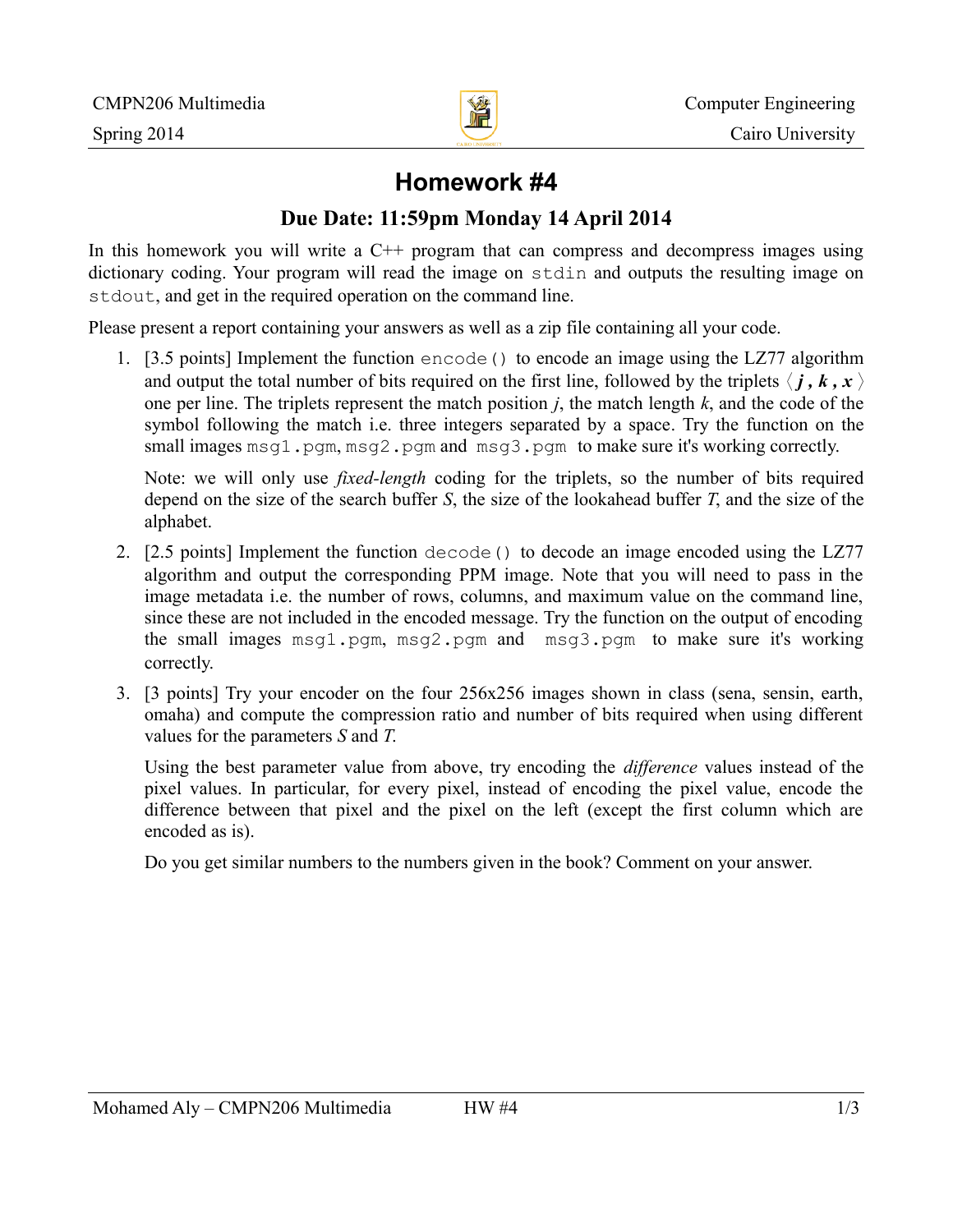# *Command Line*

You need to modify the main file hw04.cpp to include the required functionality. Your program should be named hw04, and should be called as follows:

• To encode an input image and print out the total number of bits required on the first line followed by the triplets, one per line:

./hw04 -encode S T A < input.ppm

where *S* is legnth of the search buffer, *T* is the size of the lookahead buffer, and *A* is the number of symbols in the alphabet, the input image is called input.ppm and the output is written to stdout. For example, to encode msq1, pqm using a search buffer of 256, a lookahead buffer of 16, an alphabet of 3 symbols, you could run:

 $./hw04$  -encode 256 16 3 < msq1.pqm

• To decode an image encoded above:

./hw04 -decode xres yres max < image.enc

where the encoded image is called image.enc and the original image had *xres* columns, *yres* rows, and maximum intensity *max*. For example, to decode the encoded version of sena.pqm, using a search buffer of 1024, a lookahead buffer of 256, and 256 symbols in the alphabet, you could run:

./hw04 -encode 1024 256 256 < sena.pgm | ./hw04 -decode 256 256 255